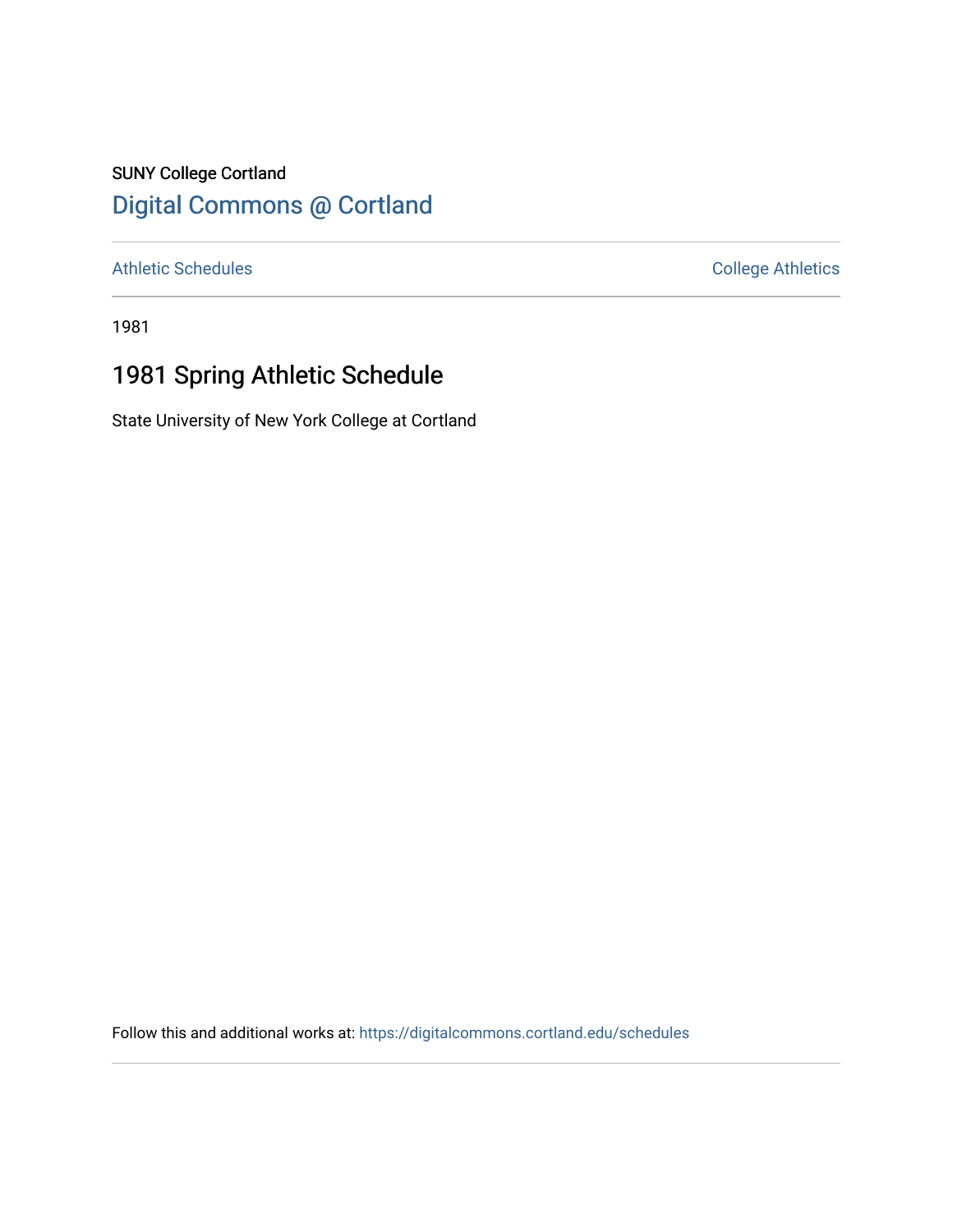# VARSITY SPORTS SPRING 1981



# **CORTLAND STATE**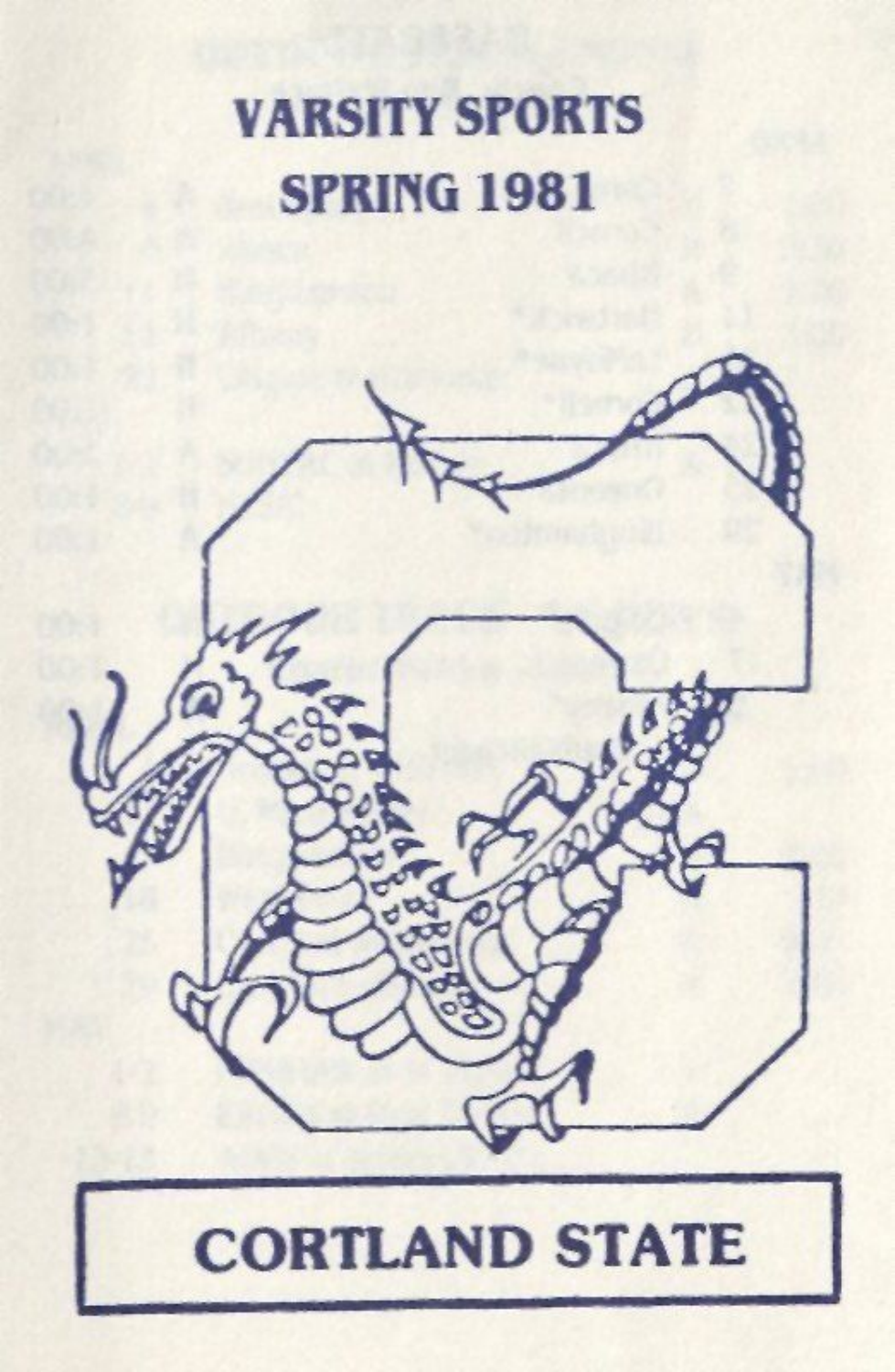## **BASEBALL Coach: Bob Wallace**

#### APRIL 7 Cornell A 4:00 8 Cornell **A** 4:00 9 Ithaca 1 3:00<br>11 Hartwick\* 1 1:00 11 Hartwick\* H 1:00 15 LeMoyne\* 11 1:00 22 Cornell<sup>\*</sup> **h** 1:00 24 Ithaca A 3:00 25 Oneonta\* 11 1:00 29 Binghamton\* A 1:00 MAY 4 Colgate' H 1:00 7 Oswego' H 1:00 9 Albany\* A 1:00

\* Doubleheader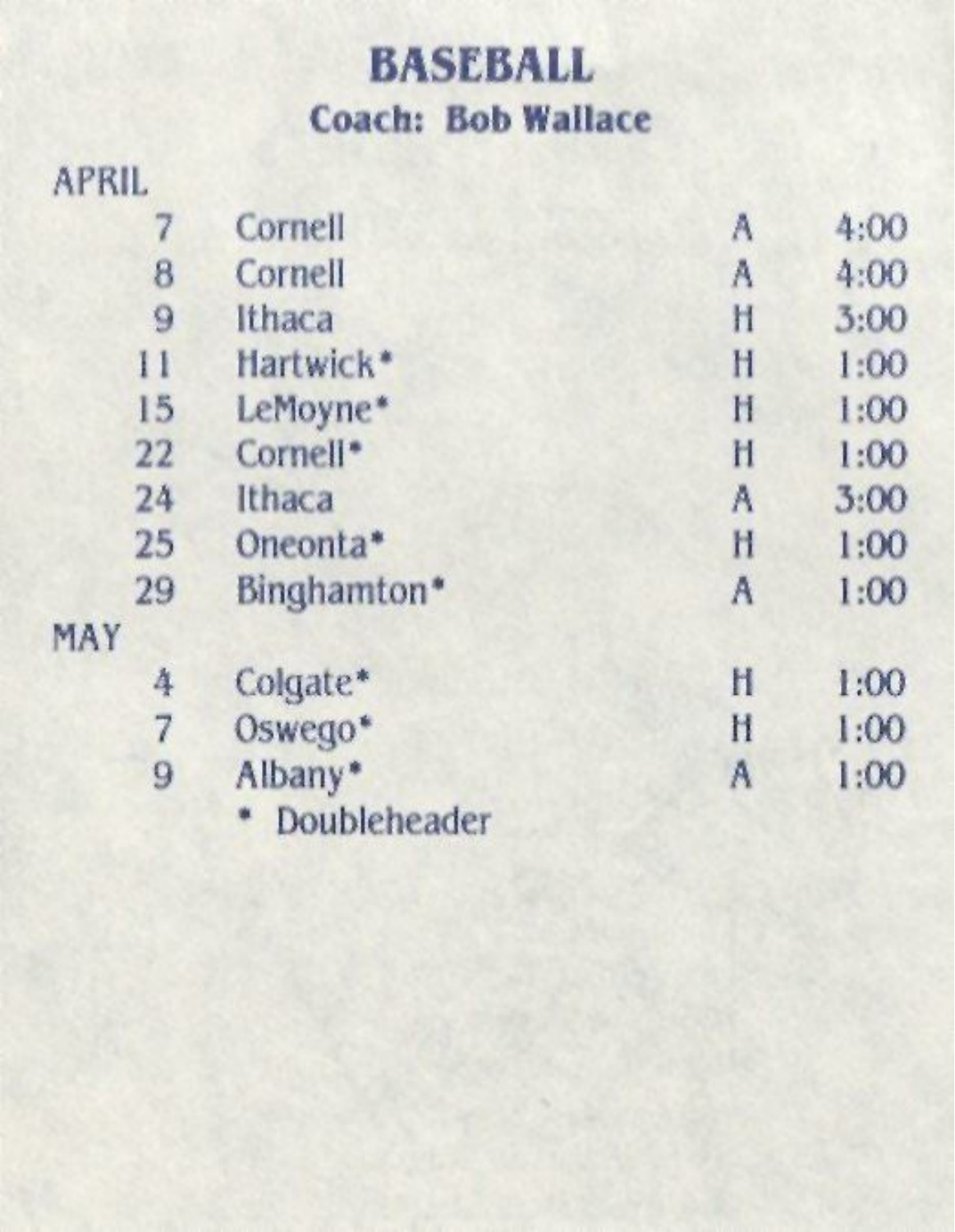**LACROSSE • MEN'S Coach: Chuck Winters** 

| MARCH        |                            |   |      |
|--------------|----------------------------|---|------|
| 9            | North Carolina State       | A | 3:30 |
| $\mathbf{I}$ | Hampden-Sydney             | A | 3:30 |
| <b>APRIL</b> |                            |   |      |
| I            | Oswego                     | A | 4:00 |
| 4            | Ithaca at Syracuse         |   |      |
|              | <b>Carrier Dome</b>        | A | 1:00 |
| 8            | Geneseo                    | H | 4:00 |
| $\mathbf{1}$ | Adelphi                    | A | 2:00 |
| 14           | Albany                     | H | 4:00 |
| 15           | Cornell                    | Н | 3:00 |
| 22           | Syracuse                   | Ħ | 4:00 |
| 25           | Nassau C. C.               | H | 1:00 |
| 29           | Hobart                     | A | 3:00 |
| MAY          |                            |   |      |
| l            | St. Lawrence               | Ħ | 4:00 |
| 2            | Potsdam                    | H | 2:00 |
| 6            | Oneonta                    | A | 4:00 |
| 13           | <b>NCAA Div. III Opens</b> |   |      |

- 16 HCAA Div. Ill Semifinals
- 24 HCAA Div. Ill Championship

### **LACROSSE • MEN'S B-TEAM Coach: Jerry Casciani**

- MARCH
	- 28 Canton C. C. H 1:30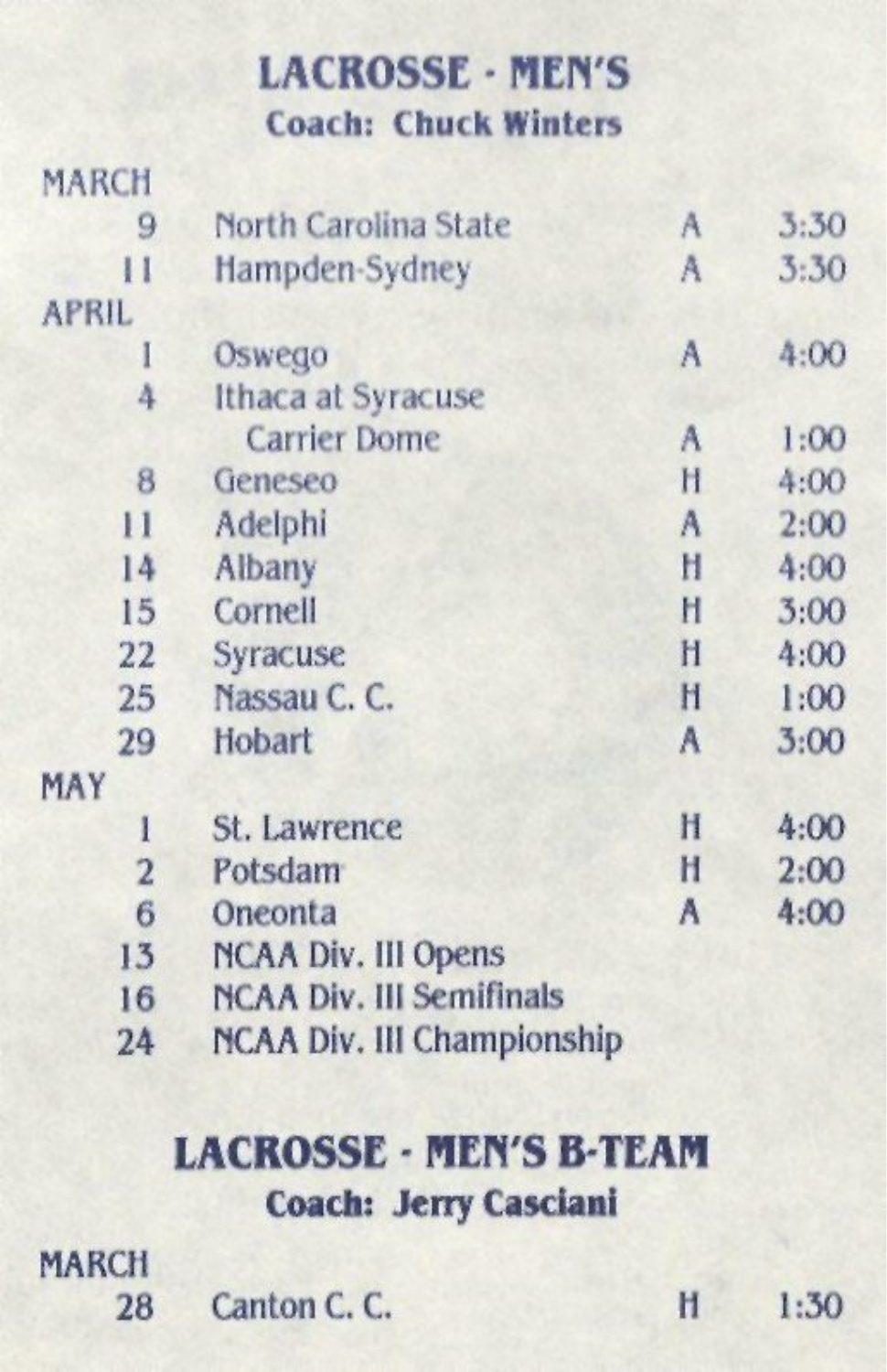| 30             | Hobart                 | A | 3:30 |
|----------------|------------------------|---|------|
| <b>APRIL</b>   |                        |   |      |
| $\overline{2}$ | Ithaca                 | A | 3:30 |
| 5              | <b>Binghamton Club</b> | Ħ | 2:00 |
| 13             | Herkimer C. C.         | Ħ | 4:00 |
| 27             | Ithaca                 | H | 3:30 |
| MAY            |                        |   |      |
| Δ              | Hobart                 | H | 3:30 |

#### LACROSSE - WOMEN'S Coach: Janet Greene

| <b>APRIL</b> |                   |   |       |
|--------------|-------------------|---|-------|
| 4            | Alumni            | H | 1:00  |
| 8            | Cornell           | A | 3:30  |
| $\mathbf{I}$ | Lock Haven        | Α | 1:00  |
| 15           | Hartwick          | A | 3:30  |
| 17           | Colgate           | A | 3:00  |
| 18           | Hofstra           | H | 1:00  |
| 21           | Oneonta           | H | 3:30  |
| 23           | Ithaca            | A | 3:30  |
| 25           | Wm. Smith         | A | 11:00 |
| 26           | <b>West Point</b> | Ħ | Noon  |
| 27           | Wells (B Team)    | A | 4:00  |
| MAV          |                   |   |       |

#### MAY

1-2 HYSAIAW and EAIAW Div. II

14-16 AIAW Div. II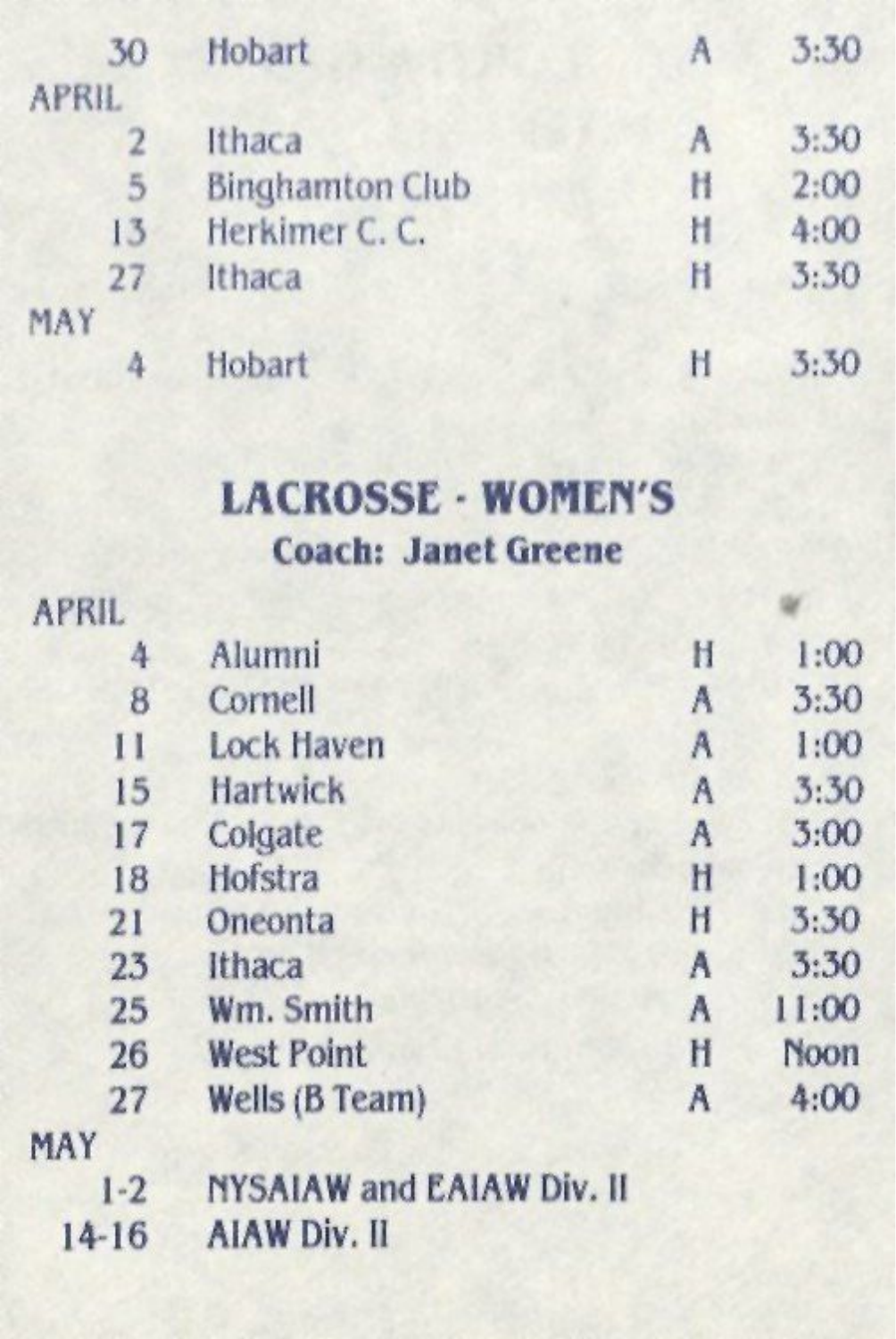### OUTDOOR TRACK - MEN'S **Coach: Joe Pierson**

#### APRIL

MA)

| 4       | <b>Brockport</b>         | Н | 1:00 |
|---------|--------------------------|---|------|
| 8       | Ithaca                   | H | 3:30 |
| $_{11}$ | Binghamton               | A | 1:00 |
| 14      | Albany                   | Ħ | 3:00 |
| 22      | Colgate Invitational     | A |      |
|         |                          |   |      |
| $1 - 2$ | <b>SUNYAC at Buffalo</b> | A |      |
| $8-9$   | <b>NYSIC</b>             |   |      |
|         |                          |   |      |

## OUTDOOR TRACK - WOMEN'S Coach: **Debbie Aitken**

#### APRIL

| 4            | <b>Brockport with Men</b>    | H | 1:00 |
|--------------|------------------------------|---|------|
| $\mathbf{1}$ | <b>U. Mass Relays</b>        | A |      |
| 15           | <b>Binghamton</b>            | A | 3:00 |
| 18           | <b>West Point</b>            | A | 1:30 |
| 25           | <b>Cortland Invitational</b> | Ħ | 9:00 |
| 29           | East Stroudsburg             | A | 3:00 |
| MAY          |                              |   |      |
| $1 - 2$      | NYSAIAW at St. John's        | A |      |
| $8-9$        | <b>EAIAW at West Chester</b> | A |      |
| $13 - 15$    | AIAW at Indiana U., Pa.      |   |      |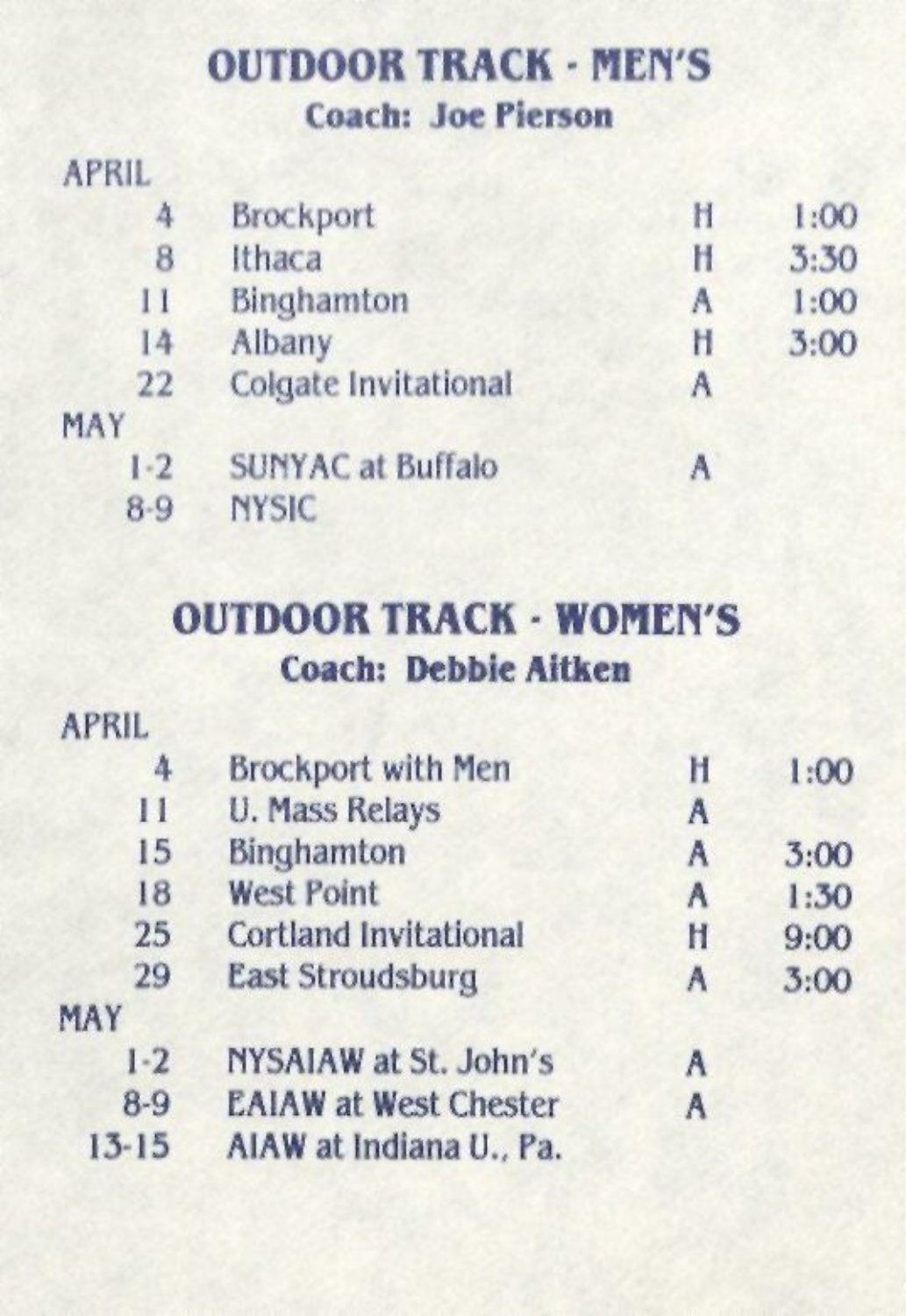## **SOFTBALL Coach: Gail Chmieienski**

#### APRIL

| Hofstra           | Ħ | 12 & 2 |
|-------------------|---|--------|
| Colgate           | Α | 3:00   |
| <b>Penn State</b> | A | 1:30   |
| <b>Brockport</b>  | A | 3:00   |
| <b>Lock Haven</b> | H | 3:00   |
| Oswego            | Ħ | 3:00   |
| E. Stroudsburg    | H | 3:00   |
| Ithaca            | A | 3:00   |
|                   |   |        |

#### MAY

- 1-2 EAIAW • 1st Round
- 8-9 **RYSAIAW** 
	- EAIAW Finals
- 21-24 AIAW Div. II at Mebraska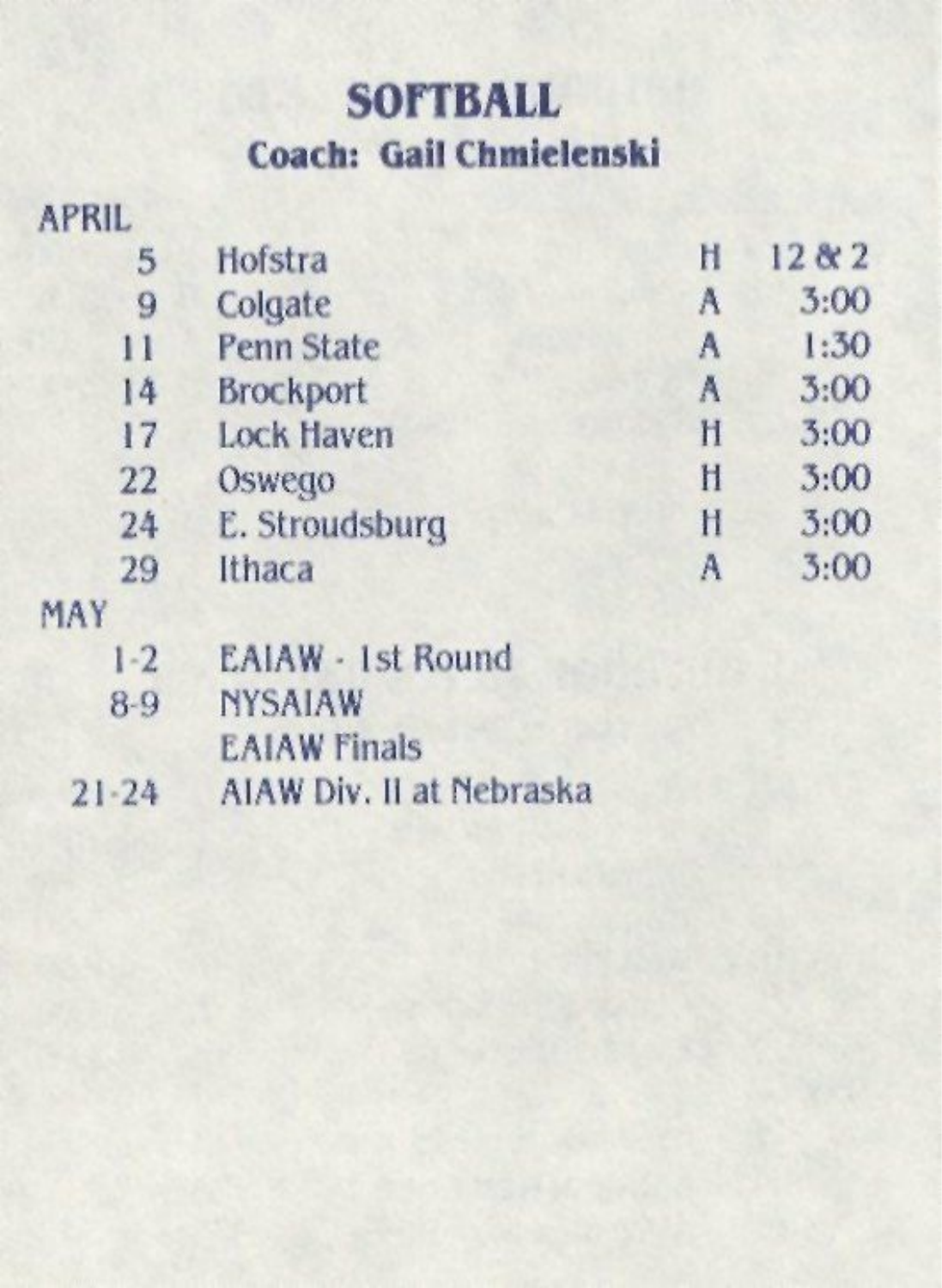## **CORTLAND'S INTERCOLLEGIATE AFFILIATIONS**

- AIAW—Association of Intercollegiate Athletics for Women
- EAIAW—Eastern Association of Intercollegiate Athletics for Women
- ECAC—Eastern College Athletic Conference
- NAGL—Morth Atlantic Gymnastics League
- MCAA—national Collegiate Athletic Association
- MY&AIAW-n.Y. State Association of Intercollegiate Athletics for Women
- hYSCTFA—n.Y. State Collegiate Track and Field Association
- nYSMA—M.Y. State Hockey Association
- SUhYAC—State University of Mew York Athletic Conference
- USILA—U.S. Intercollegiate Lacrosse Association
- USFHA—U.S. Field Hockey Association
- USTA—U.S. Tennis Association